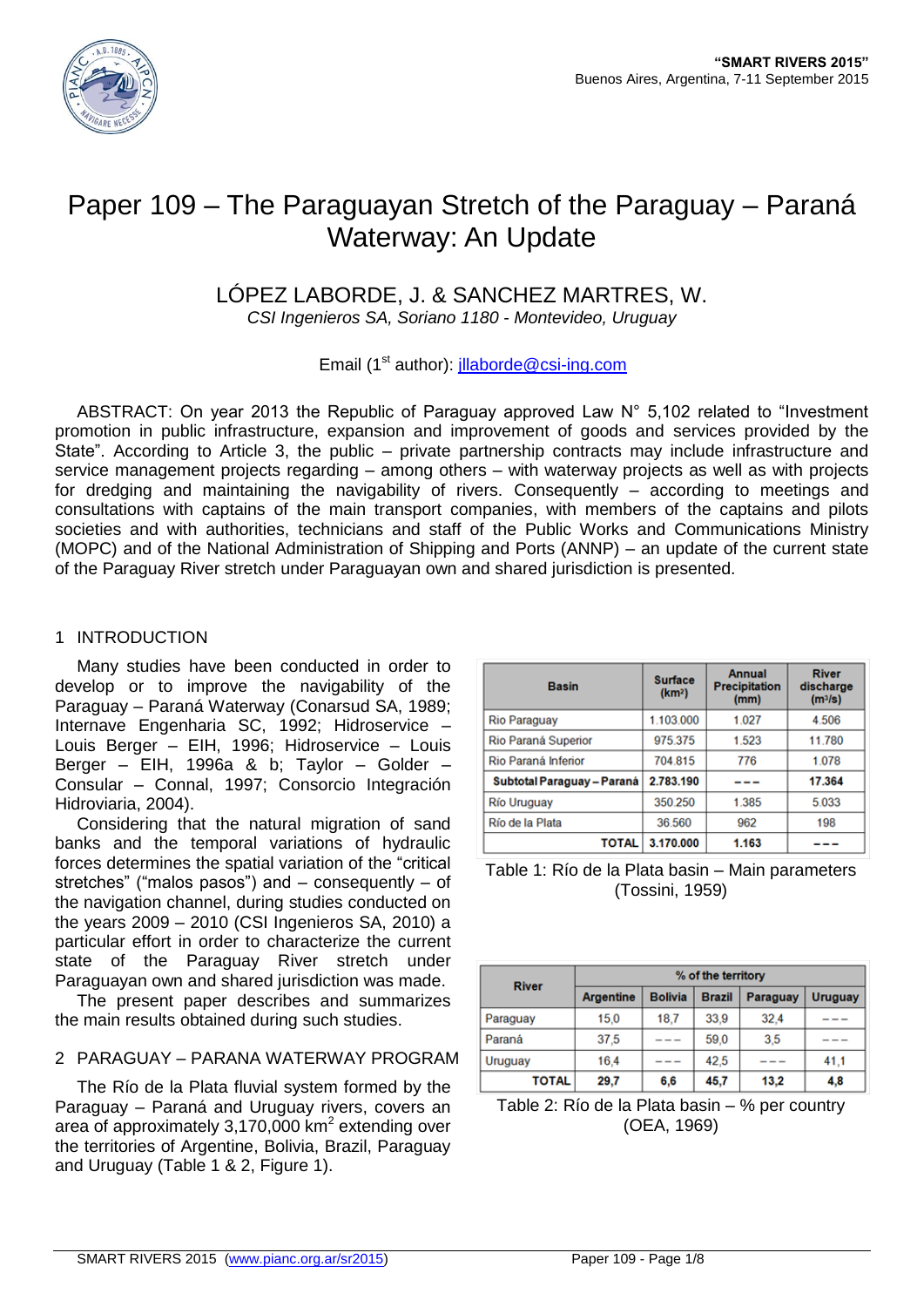



Figure 1: Paraguay – Paraná Waterway in the general context of the Río de la Plata fluvial system

Particularly, Paraguay and Lower Paraná rivers forms the so–called Paraguay – Paraná Waterway representing the main artery of the Río de la Plata hydrographic system and the main mean for river transport to the countries sharing such river system.

On this basis, in 1969, the five countries (Argentine, Bolivia, Brazil, Paraguay and Uruguay) signed the so-called "Treaty of the Río de la Plata Basin" by which it was agreed to "promote programs, studies and works at common areas as well as for inland navigation improvement".

Later, in 1989, it was agreed to "promote, at the highest political level, the Paraguay – Paraná Waterway Program" as a "basin integration factor" aimed "to ensure continuous navigation throughout the whole day and the whole year in order to allow the transport of regional products through long distances and with the lowest possible cost".

From the beginning, it was an agreement involving a waterway of 3,442 km length extending between Puerto Cáceres (Brazil) and Nueva Palmira (Uruguay). Later, in order not to affect the Pantanal – a natural resource of worldwide concern – it was reformulated to a length of 2,770 km from Corumba (Brazil), through the ports located on the Paraguay River (Paraguay) and the ones located on the Lower Paraná River (Argentine), to Nueva Palmira (Uruguay).

However, negative opinions regarding the potential socio – environmental impacts of the project and an increasing international pressure discouraged the interest of the international organizations to financing the project; consequently, it was not possible to implement the Paraguay – Paraná Waterway Program as it was intended.

This is how the Paraguay – Paraná Waterway, as an unique project, was replaced by national projects developed on the jurisdiction of each country:

- Since 1993, Argentine has been developing a continuous improvement of the Lower Paraná River navigability. Firstly, covering the stretch between progressive km 584 (outer section of the access to Santa Fe Port) and the natural deepwater areas at the Outer Río de la Plata (progressive km 205.3 of the Punta Indio channel through Emilio Mitre channel) and, most recently, extending to progressive km 1,238 of the Lower Paraná River (Paraguay – Paraná rivers confluence) and even to the stretch of shared waters with Paraguay (progressive km 1,630, near Asuncion city).
- More recently, Paraguay has begun the studies in order to conduct a concession of the Paraguay River areas within its own or shared jurisdiction (between the confluences with Apa and Paraná rivers).

# 3 PARAGUAY RIVER

#### 3.1 *General characteristics*

The Paraguay River is a meandering river with Northern – Southern runoff, an annual average flow of about 4,500  $\text{m}^3$ /s and a length of about 2,625 km. The stretch comprised between the Apa and Pilcomayo river mouths (554 km length) corresponds to the exclusive jurisdiction of Paraguay Republic and the one between the Pilcomayo and Paraná river mouths (385 km length) to the shared jurisdiction between Paraguay and Argentine Republics.

North of the Apa river, depth varies between 4.0 and 10.0 m (except for the "critical stretches" where it decrease up to 1.50 m), river width varies between 120 and 600 m (except for the "Pantanal" area where width is even lower: 40 to 200 m) and floodplain width varies between 1.0 and 15.0 km.

At the stretch comprised between Apa river and Asuncion city, the river widens considerably and the floodplain reaches a width varying between 5.0 and 15.0 km (affecting only the right riverside) being a relatively deep river (with areas up to 8.0 m) but with significant presence of shoals and rocky outcrops (which are major obstacles to navigation).

South of Asuncion city (to the confluence with the Paraná River), is a meandering river (consisting of a single main channel accompanied by a series of adjacent "lakes"), the average river width is 700 m (although it varies between 260 and 2,700 m) and the floodplain width varies between 10.0 and 15.0 km (covering both sides).

Commercial navigation had its beginning on 1870 with the export of tannin by Mihanovich Company ships, subsequently the cement industry products (Vallemí SA) were added as well as the supply to the populations located to the north (Bahía Negra,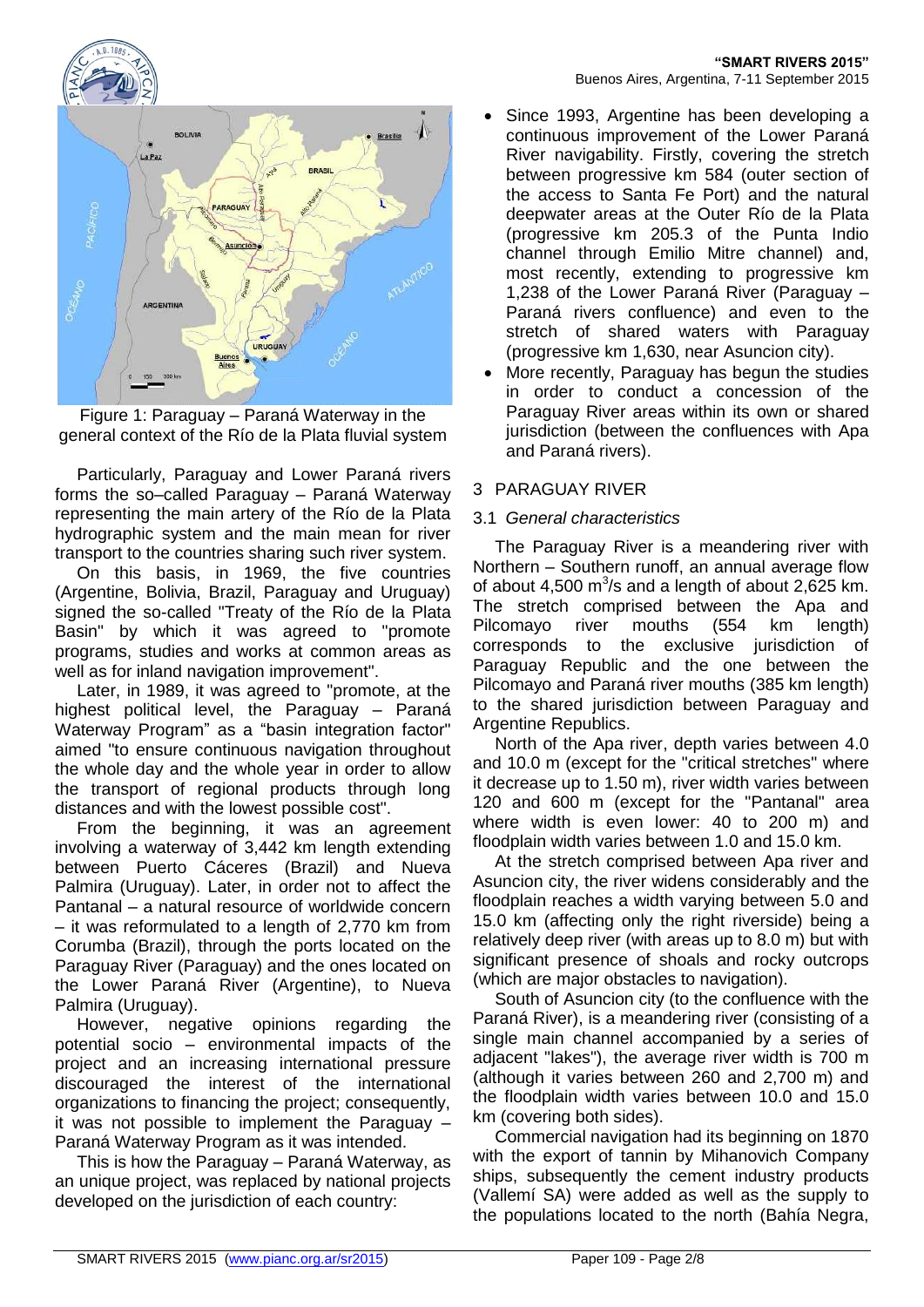

**"SMART RIVERS 2015"** Buenos Aires, Argentina, 7-11 September 2015

Corumbá and Cuyabá) and the commercial traffic between Asuncion and Buenos Aires cities.

In its current condition, coinciding with an alternating period of high and low waters, occurred between 1911 and 1961, navigation began at the mid of the 50's with the exploitation of iron ore deposits located at Mutúm and Urucúm (Corumbá and Puerto Quijarro surroundings) being interrupted during the low water period developed between 1962 – 1973. Later, since 1974, taking advantage of a new high water period, both navigation and cargo activities were restarted. Recently, since 1998, a new period of low water has started but retaining the high interannual variability (Figure 2 & 3).



Figure 2: Asunción city – Mean annual water level  $(1904 - 2013)$ 



Figure 3: Asunción city – Mean daily water level  $(1904 - 2013)$ 

Currently, the Paraguay River waterway is mostly operated by barge convoys carrying solid bulk (soybeans and soy products, wheat, iron ore and manganese, clinker, limestone materials, cement) and liquids (petroleum and its derivatives) between ports of South Western Brazil (Corumbá and Ladario), Western Bolivian (Terminal Aguirre) and Paraguay (Vallemí and other minor ports) to ports in Argentine, Uruguay and Paraguay (Villeta).

Recent studies (CSI Ingenieros SA, 2010), based on the analysis of the vessels registered at the Merchant Marine General Directorate (DGMM) from the Ministry of Public Works and Communications (MOPC) – Republic of Paraguay, allowed to characterize the Paraguay River fleet.

Such registry, corresponding to year 2010, includes a total of 2,591 vessels of which 1,730 (67%) were barges, 349 (13%) were boats of various nature, 159 (6%) were tugboats, 94 (4%) were merchant ships and 256 (10%) were non classified ones (grouped as "others").

Within barges (1,730): 1,487 (86%) were for bulk transport, 156 (9%) for liquid fuels, 37 (2%) for general cargo, 29 (1.7%) for containers transport, 7 (0.4%) for mineral transport, 3 (0.2%) for gas transport, 2 (0.1%) for sand transport and 2 (0.1%) for livestock transport.

Particularly, the analysis of the data corresponding to bulk cargo barges (1,487) showed that 1,120 (75.3%) had Paraguayan flag, 218 (14.7%) had Argentinean flag, 94 (6.3%) had Bolivian flag, 37 (2.5%) had Brazilian flag, 13 (0.9%) had Uruguayan flag and 2 (0.1%) had Panamanian flag.

Most barges had similar dimensions with lengths comprised between 59 and 61 m (80.4%), sleeve comprised between 10 and 12 m (83.4%) and moulded depth comprised between 3.0 and 4.0 m (92.6%).

In fact, barges correspond to two (2) basic designs: a) the so–called "Mississippi barges" with 60 m long, 10.66 m wide, 10 feet (3.05 m) draft and 1,500 tons of load capacity; and b) the so–called "Jumbo widened barges" with 60 m long, 16.67 m wide, 10 feet (3.05 m) draft and 2,600 tons of load capacity.

Such barges navigate forming "convoys" or "barge trains" driven by a unique unit (tugboat) which concentrates both the operating and propulsion systems and the crew.

At the Paraguay River due to the "Regulation on Maximum Dimensions for Convoys at the Paraguay – Paraná Waterway" (June, 1996) and an Argentinean – Paraguayan Bilateral Act (April, 2000), convoys reach a maximum of 319 m length and 60 m wide.

Such convoy sails downstream, loaded according to the draft permitted by river level and at a velocity rate that, on average terms, ranges from 6.0 to 8.0 km/h on curves and 10 km/h on the straights stretches (upstream navigation is mostly with downloaded convoys).

Regarding to dredging works, at the Paraguay River they have been relatively minor and irregular. Volumes had been highly variable since the completion of the works not only depends of the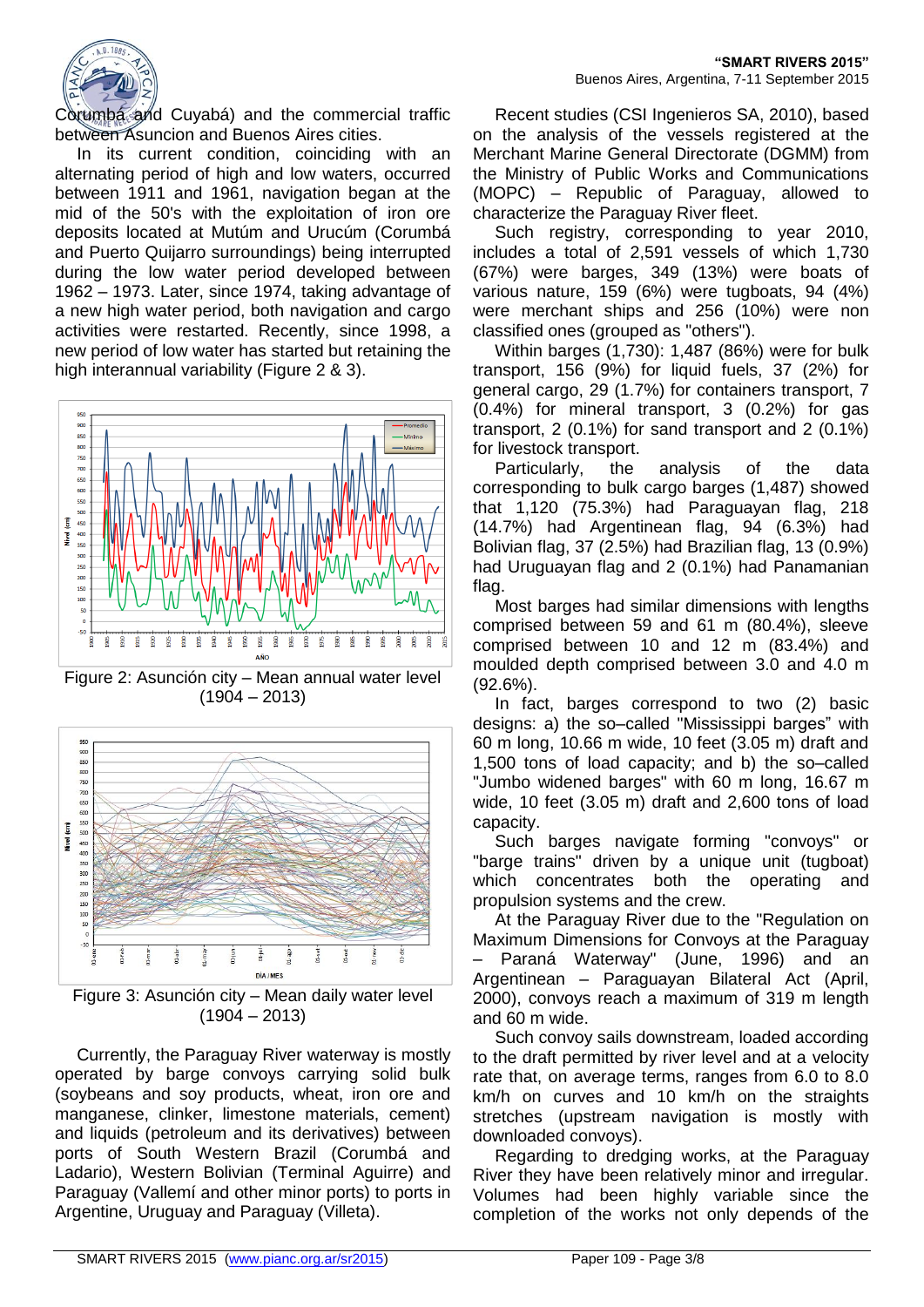

waterway morphological and hydrological conditions but also from various aspects related to the availability of dredging equipment and financial resources. According to the information obtained, during the period 1999 – 2013 it has been dredged a total volume of 3,514,588  $m<sup>3</sup>$  with annual variation between 21,402 m<sup>3</sup> (2008) to 514 890 m<sup>3</sup> (2000).

Finally, regarding to navigational aids, the system currently in force along the Paraguay – Paraná Waterway is based on a unified regulation (1994) which states that "countries should adopt the IALA system (Region B) adapted for inland navigation or the signaling system of ´actions to be taken´, or both".

At Paraguay River stretch comprised between the confluence with Apa and Paraná rivers, most of the marginal signs are damaged, covered by vegetation and, generally, are not easily visualized (because they don´t have good light reflection).

#### 3.2 *Common practices applied for inland navigation*

At Paraguay River of the Paraguay – Paraná Waterway, the navigation channel responds – basically – to its natural morphological and sedimentological conditions so it can be assumed that there is a balance between water flow, the sediment carried by the river and the bed materials size and grading.

Thus, virtually along all the Paraguay River extension, river morphology follows the laws of meandering river hydraulics:

- When the river course has long straight sections, the "thalweg" appears as indefinite being developed within rapidly evolving sandbars and shallow depths.
- When the course meanders along the channel, the "thalweg" approaches to the concave part of the curves and cross the river at the inflection areas within opposing curves (where sand banks are formed).
- When, during the flood, a natural channel cuts a curve, an island is formed between the new and the old channel and, as the new channel is steeper and more erosive, its section increases meanwhile the old channel is gradually closed. Consequently, on a large number of curves appear islands near to curve apex (with the "thalweg" on the innermost channel).

At the Paraguay River stretch, navigation is basically of visual character (based on knowledge of the river and on crew experience). In fact, knowledge of the rivers is essential and irreplaceable, being an element always present in river navigation.

The crew knows "by memory" the specific conditions of the river including navigation directions, shallow areas and navigation channel locations as well as bed characteristics.

Such knowledge – which includes not only the restrictive elements to navigation but also insights regarding winds and currents behavior as well as vessels responses to maneuvers – is learned over time and continuous navigation; the latter element is essential (whatever the size of the vessel).

Usually navigation is helped by simple sketches made by the own mariners. Additionally, echo and radar are essential instruments; in fact, the great barge trains use a combined system consisting of two echo sounders and two radars. The skipper, sitting in the wheelhouse, has, on each side, a radar and, in the front, two echo sounders, one for each band, with the sensors located on the front of the convoy (about 300 m below).

A common practice, consist of sending, ahead of the vessel, a boat with the elements necessary to verify the deep and to signalize the deepest area. This makes possible to cross the "critical stretches" ("malos pasos") with minimal water margins.

Moreover, due to the precision currently achieved by global positioning systems (GPS) another common practice is to use a combined system: river signaling and record the track on the GPS memory (safety water positions). Such information is used for subsequent navigations; however, in the difficult sections ("critical stretches" – "malos pasos") mariners continue checking depths and, whenever necessary, new tracks are registered.

#### 4 RECENT STUDIES: MAIN RESULTS

The stretch of the Paraguay – Paraná Waterway corresponding to the Paraguay River is particularly important. In fact: a) for Brazil is the main means of transport for one of the most important iron ore deposits of the world, b) for Bolivia, represents an alternative allowing a considerable part of its foreign trade with countries of the region and of the rest of the world, and c) for Paraguay due to the magnitude of cargo movements (mainly cement, fuel and trades) from main production centers to the cities located at the northern part of the river.

Studies conducted by Hidroservice – Louis Berger – EIH (1996a & b) identified – at the section comprised between the cities of Santa Fe (Lower Paraná River, progressive km 590) and Corumbá (Paraguay River, progressive km 2,770), about 250 "critical stretches" ("malos pasos"). Of these, about 111 were included between the confluence with Apa and Paraná rivers and, of these, 51 were identified as impediments for a continuous navigation.

It must be noted that, although there is a tendency to maintain, over time, the location of major "critical stretches" ("malos pasos"), the natural migration of sand banks and the temporal variations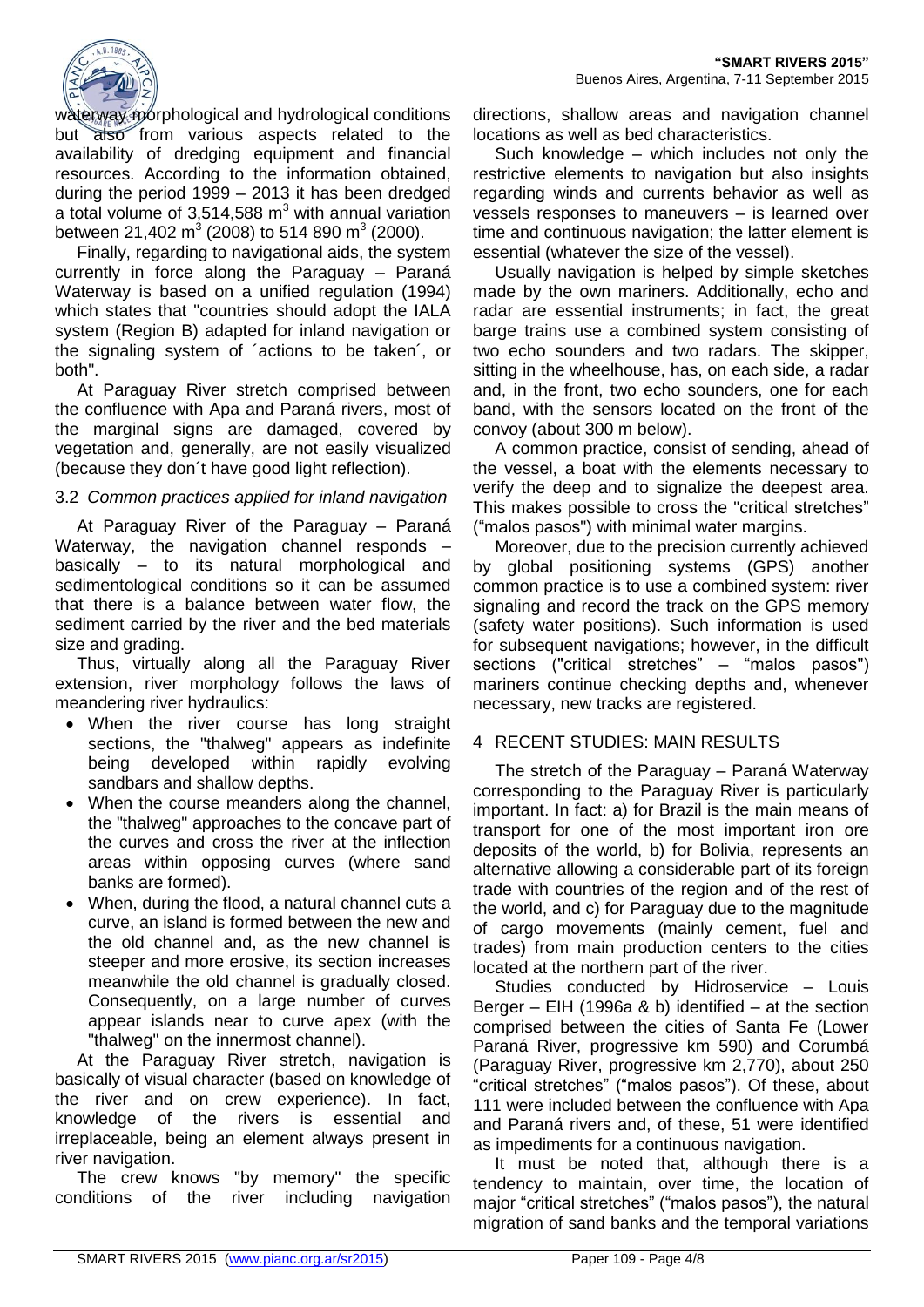

of hydraulic forces determines a certain spatial variation of such "critical stretches" ("malos pasos") and – consequently – of the navigation channel.

So, during studies conducted on the years 2009 – 2010 (CSI Ingenieros SA, 2010) a particular effort aimed at the characterization of the current state of the Paraguay River stretch was made. Several meetings and consultations were made with captains of the main transport companies (Panchita G SA, Transbarge Navigation SA and UABL Paraguay SA), with members of the captains and pilots societies and with authorities, technicians and staff of the Public Works and Communications Ministry (MOPC) and of the National Administration of Shipping and Ports (ANNP).

Particularly, during interviews with mariners it was possible to access to charts and other technical documents (logs) where they settle the tracks as well as the location of the main navigation obstacles.

According to the information collected, it was possible to perform an update of the main obstacles to navigation ("critical stretches") during the dry season (Table 3) as well as the locations where it is necessary to fragment the barge convoy: progressives km 2,095 (in order to cross over the critical stretches named Aguirre – Palacio Cué, Guardia Cué and Romero Cué), km 1,958 (in order to cross over the critical stretches named Punta Yrigoyen, Itacurubí – Yaguareté and Saladillo as well as Mercedes, Isla del Medio – Concepción / Guggiari, Riacho Negro and Milagro), km 1,726 (in order to cross over the critical stretch Montero Cué), km 1,628 (in order to cross over the critical stretches named Itá Pita Punta, Cassacia, Medín, San Antonio, Villeta, Buey Muerto, Angostura, Itá Pyrú and Guayratí) and km 1,555 (in order to cross over the critical stretches names Santa Rosa, Lobato and Sepultura).

| <b>Progressive</b><br>(km)                                                      | <b>Critical Stretch</b>                           | <b>Bed material</b>    | <b>Probable dredging</b><br>length (m) |  |
|---------------------------------------------------------------------------------|---------------------------------------------------|------------------------|----------------------------------------|--|
| Lower Paraná River - Pilcomayo River (Paraguay - Argentine shared jurisdiction) |                                                   |                        |                                        |  |
| 1509                                                                            | Sepultura                                         | Sand                   | 1000                                   |  |
| 1534                                                                            | Lobato                                            | Sand                   | 1000                                   |  |
| 1558                                                                            | Santa Rosa                                        | Sand                   | 1000                                   |  |
| 1581                                                                            | Guyratí                                           | Sand and hard material | 800                                    |  |
| 1585                                                                            | Ytá Pirú                                          | Sand and hard material | 800                                    |  |
| 1591                                                                            | <b>Buey Muerto</b>                                | Sand                   | 800                                    |  |
| 1595                                                                            | Villeta                                           | Sand and hard material | 1000                                   |  |
| 1604                                                                            | San Antonio                                       | Sand                   | 600                                    |  |
| 1605                                                                            | Cortada San Antonio                               | Sand                   | 1000                                   |  |
| 1608                                                                            | Medín                                             | Sand                   | 300                                    |  |
|                                                                                 | Pilcomayo - Apa River (Paraguay own jurisdiction) |                        |                                        |  |
| 1619                                                                            | Casaccia                                          | Sand                   | 800                                    |  |
| 1626                                                                            | Itá Pytá Punta                                    | Sand and hard material |                                        |  |
| 1645                                                                            | Remanso Castillo                                  | Sand and rock          |                                        |  |
| 1650                                                                            | Travesía Confuso                                  | Sand                   | 500                                    |  |
| 1665                                                                            | Tres Bocas Superior e Inferior                    | Sand                   | 1000                                   |  |
| 1671                                                                            | Arecutacuá                                        | Sand                   | 700                                    |  |
| 1688                                                                            | Barbero                                           | Sand                   | 800                                    |  |
| 1707                                                                            | Marina                                            | Sand                   | 1000                                   |  |
| 1719                                                                            | Merzan                                            | Sand                   | 500                                    |  |
| 1723                                                                            | Mortero Cué                                       | Sand                   | 1500                                   |  |
| 1740                                                                            | Uruguaytá                                         | Sand                   | 600                                    |  |
| 1750                                                                            | Travesía Elvira                                   | Sand                   | 300                                    |  |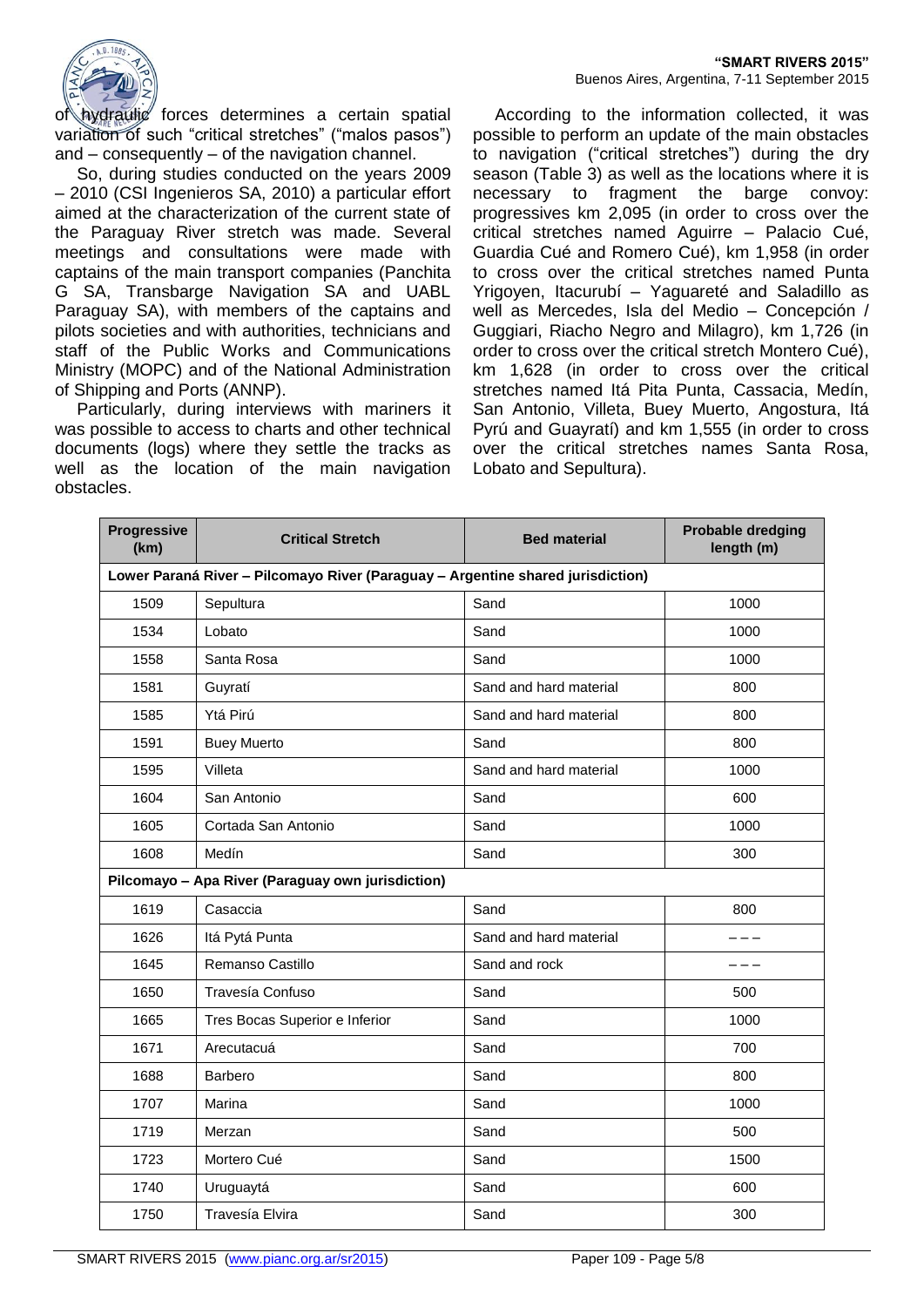| <b>Progressive</b><br><b>Critical Stretch</b><br><b>Bed material</b><br>Diamela o Ybynayú<br>Sand<br>Palmita<br>Sand<br>Sand<br>Victoria | <b>Probable dredging</b><br>length (m)<br>300 |
|------------------------------------------------------------------------------------------------------------------------------------------|-----------------------------------------------|
|                                                                                                                                          |                                               |
|                                                                                                                                          |                                               |
|                                                                                                                                          | 800                                           |
|                                                                                                                                          | 400                                           |
| Sand<br>Cortada Rosario                                                                                                                  | 2000                                          |
| Pando<br>Sand                                                                                                                            | 800                                           |
| Sand<br>Burro Yguá                                                                                                                       | 300                                           |
| Almirón<br>Sand                                                                                                                          | 800                                           |
| San José<br>Sand                                                                                                                         | 800                                           |
| Juejuí<br>Sand                                                                                                                           | 100                                           |
| Curuzú Juanita<br>Sand                                                                                                                   | 300                                           |
| Monte Lindo<br>Sand                                                                                                                      | 150                                           |
| Pedernal Superior, Medio e Inferior<br>Sand and hard material                                                                            | 600                                           |
| Asunción Superior<br>Sand                                                                                                                | 200                                           |
| Sand<br>Milagro                                                                                                                          | 1000                                          |
| Santa Rita<br>Sand                                                                                                                       | 1000                                          |
| Isla del Medio - Concepción - Guggiari<br>Sand and hard material                                                                         | 600                                           |
| Riacho Negro Superior<br>Sand                                                                                                            | 800                                           |
| Sand<br>Calaverita                                                                                                                       | 1000                                          |
| Saladillo<br>Sand                                                                                                                        | 800                                           |
| Itacutubí - Yaguareté<br>Sand and hard material                                                                                          | 800                                           |
| Romero Cué<br>Sand and hard material                                                                                                     | 1500                                          |
| Sand<br>Toldo Cué                                                                                                                        | 1000                                          |
| Sand<br>Alegre                                                                                                                           | 800                                           |
| San Juan<br>Sand                                                                                                                         | 2000                                          |
| Sand<br>Cooper                                                                                                                           | 800                                           |
| Leonor Superior<br>Sand                                                                                                                  | 1000                                          |
| Sand<br>Nancy                                                                                                                            | 500                                           |
| Lenguas Inferior<br>Sand                                                                                                                 | 600                                           |
| San Pablo<br>Sand                                                                                                                        | 600                                           |
| San Salvador<br>Sand                                                                                                                     | 800                                           |
| Arrecifes Superior y Medio<br>Sand, hard material and rock                                                                               | 1000                                          |
| Sand<br>Toba                                                                                                                             | 500                                           |
| Sand<br>Cambá                                                                                                                            | 1000                                          |
| Guardia Cué<br>Sand                                                                                                                      | 1000                                          |
| Sand<br>Stanley                                                                                                                          | 1000                                          |
| Cerro Lorito<br>Sand                                                                                                                     | 1000                                          |
| Sand<br>Pinasco                                                                                                                          | 1000                                          |
| Travesía Max<br>Sand                                                                                                                     | 2000                                          |
| Saldivar<br>Sand                                                                                                                         | 2000                                          |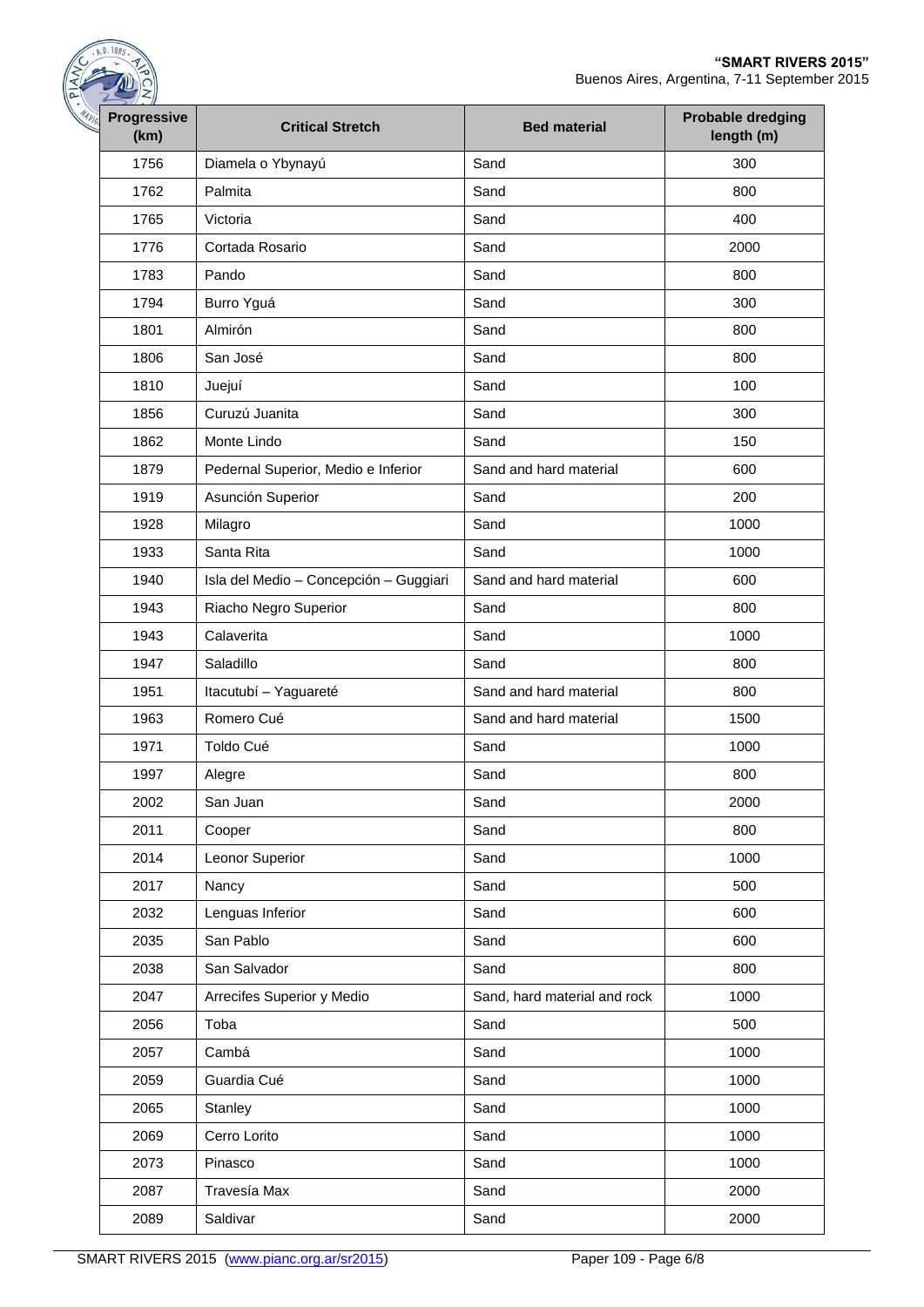| $\rightarrow$              |                             |                        |                                        |
|----------------------------|-----------------------------|------------------------|----------------------------------------|
| <b>Progressive</b><br>(km) | <b>Critical Stretch</b>     | <b>Bed material</b>    | <b>Probable dredging</b><br>length (m) |
| 2092                       | Aguirre - Palacio Cué       | Sand and hard material | 2000                                   |
| 2115                       | Lamboné (Piedra Partidas)   | Sand and hard material | 2000                                   |
| 2120                       | San José                    | Sand                   | 1000                                   |
| 2141                       | Casado Superior             | Sand                   | 1000                                   |
| 2146                       | Puerto Casado               | Sand                   | 600                                    |
| 2160                       | Casilda Superior e Inferior | Sand                   | 400                                    |
|                            |                             |                        |                                        |

Table 3: Critical stretches ("malos pasos") identified at the Paraguay River stretch comprised between the confluences of Apa and Paraná River (according to meetings and consultations with captains of the main transport companies, with members of the captains and pilots societies and with authorities, technicians and staff of the Public Works and Communications Ministry – MOPC and of the National Administration of Shipping and Ports – ANNP).

The presence of the critical stretches previously identified determines a complex stage determining that Paraguay River stretch of own and shared jurisdiction of the Republic of Paraguay is one of the most difficult of the whole Paraguay – Paraná Waterway. Main consequences are the following:

- Greater navigation times associated to:
	- The need to split the barge convoy in order to cross – during daylight hours – many of the critical stretches.
	- The delays associated with the time required to perform expeditious bathymetric survey and signaling of such critical stretches (which obviously require its implementation during daylight hours).
- Lower cargo volumes (many companies loads barges according to information on river level conditions and own estimates of the optimal navigational depth).
- Draft limitations imposed by Paraguayan Maritime Authority during the dry season (through Maritime Resolutions).

Such constraints imply an important overcost imposed to the economy of river transport companies and also to cargo producers; such overcost was estimated (CSI Ingenieros SA, 2010) in the order of US\$ 200 million by year (or 15 US\$/ton).

# 5 CONCLUSION

On year 2013 the Republic of Paraguay approved Law N° 5,102 related to "Investment promotion in public infrastructure, expansion and improvement of goods and services provided by the State" (regulated by Decree N° 1,350/2014).

According to Article 3, the public – private partnership contracts may include infrastructure and service management projects regarding – among others – with waterway projects as well as with projects for dredging and maintaining the navigability of rivers.

As a consequence of such scenery, the previous update of the current state of the Paraguay River stretch under Paraguayan own and shared jurisdiction becomes of particularly importance (mainly when all the previous studies have been based on the definitions made by Hidroservice – Louis Berger – EIH on 1996).

# REFERENCES

Conarsud SA. 1989. Estudio de Prefactibilidad Técnico – Económico para el Mejoramiento de la Vía Fluvial de Navegación Paraná – Paraguay.

Consorcio Integración Hidroviaria, 2004. Estudio Institucional – Legal, de Ingeniería, Ambiental y Económico Complementario para el Desarrollo de las Obras en la Hidrovía Paraguay – Paraná entre Puerto Quijarro (Canal Tamengo), Corumbá y Santa Fe.

CSI Ingenieros SA. 2010. Estudios de la Viabilidad del Mejoramiento de las Condiciones de Navegación del río Paraguay a través del Sistema de Participación Público – Privada (Tramo Apa – Formosa). *Banco Mundial. Report Number 63033 – PY*

Hidroservice – Louis Berger – Estudio de Ingeniería Hidráulica (EIH). 1996a. Estudios de Ingeniería y Viabilidad Técnica y Económica del Mejoramiento de las Condiciones de Navegación de la Hidrovía Paraguay – Paraná: Tramo Santa Fe – Corumbá.

Hidroservice – Louis Berger – Estudio de Ingeniería Hidráulica (EIH). 1996b. Estudios de Ingeniería y Viabilidad Técnica y Económica del Mejoramiento de las Condiciones de Navegación de la Hidrovía Paraguay – Paraná: Tramo Puerto Cáceres – Puerto Nueva Palmira.